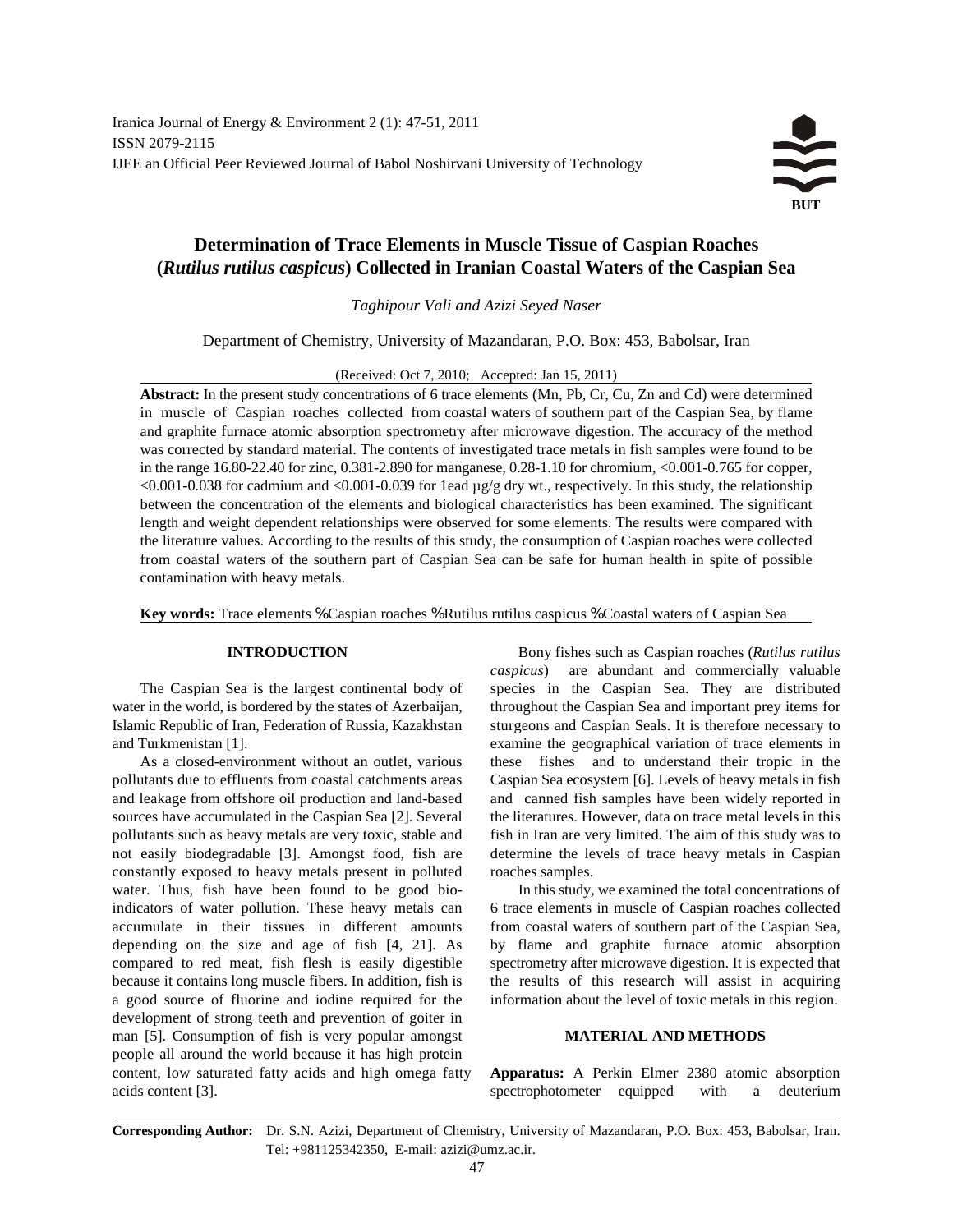*Iranica J. Energy & Environ., 2 (1): 47-51, 2011*



Fig. 1: Sampling locations of fishes in Caspian Sea

of heavy metals, lead, chromium and cadmium concentrations were determined by a graphite furnace atomic absorption spectrophotometer 110 employing pyrolytic platform graphite tubes. Hydride generation was with a Varian model 77 with quartz tubes.

All the plastic and glassware were cleaned by soaking over night in 10% (V/V) nitric acid, followed by washing with 10% (V/V) hydrochloric acid and rinsed with double distilled water and dried before using.

**Reagents:** All chemical used were of analytical reagent grade. Standard stock solutions were prepared from Titrasol (1000mg/l) and were diluted to the corresponding metal solution. The working solution was freshly prepared by diluting an appropriate aliquot of the stock solutions. Double deionized water was used for all dilutions.

**Sampling:** Thirty fish samples used for this study were collected in 2008 from three stations of Iranian coast (Figure 1); Noshahr (Station 1), Babolsar (Station 2) and Turkman (Station 3). Body weight and length of fishes were measured prior to dissection. Muscle sample was taken and stored at -20 $\mathrm{^{E}C}$  until chemical analyses.

**Digestion and Chemical Analysis:** The procedure used for measuring concentrations of trace elements has been described previously [7]. Freeze-dried and homogenized samples  $(1\pm0.001g)$  were digested with 6 ml of concentrated  $HNO<sub>3</sub>$  (Suprapure, Merk) and 2 ml of concentrated  $H_2O_2$  (Suprapure, Merk) in a microwave oven with a Teflon PTFE tube. The solution was allowed to cool, transferred into a 50ml volumetric flask and diluted to the mark with double deionized water. Concentration of cadmium, chromium and lead were determined by graphite furnace and other elements were determined in an air-acetylene flame.

background corrector was used for the determination **Validation of Methods:** Caspian roachesfish (Freeze-dried and homogenized) samples were spiked with various concentrations of heavy metals for the recovery repeatability tests and for verifying the analytical methodology. For each run, triplicate samples, spiked samples and blanks were carried through the digestion reaction. The results are shown in Table 1.

# **RESULTS AND DISCUSSION**

The relative standard deviations were less than 8% for all investigated elements. The student *t-*test was used in this study  $(D<0.05)$ . The recovery value were nearly quantitative (\$95%) for the microwave digestion method. The accuracy of the method was evaluated by means of trace metals determination in standard reference material. The achieved results were in good agreement with certified values (Table 1). All metal concentrations were determined on a dry weight basis  $(\mu g/g$  dry wt.).

Concentrations of 6 elements in the muscle of fish samples are shown in Table 2. Zinc was highest in muscle of all the species analyzed in this study, followed by Cr, Cu, Mn, Pb and Cd. Trace elements levels are known to vary in fishes depending on various factors such as its habitat, feeding behavior and migration even in the same area [8, 9, 10]. Caspian roaches are bathypelagic and semi migratory fish, feeding mainly on mollusks. These species-specific characteristics may result in the variation of trace element accumulation between the species from Caspian Sea.

Growth-dependent variations were found in concentrations of several trace elements in muscle of this fish. Since significant positive correlations between body weight and length were found in all fish  $(p<0.001)$ , only relationships between body weight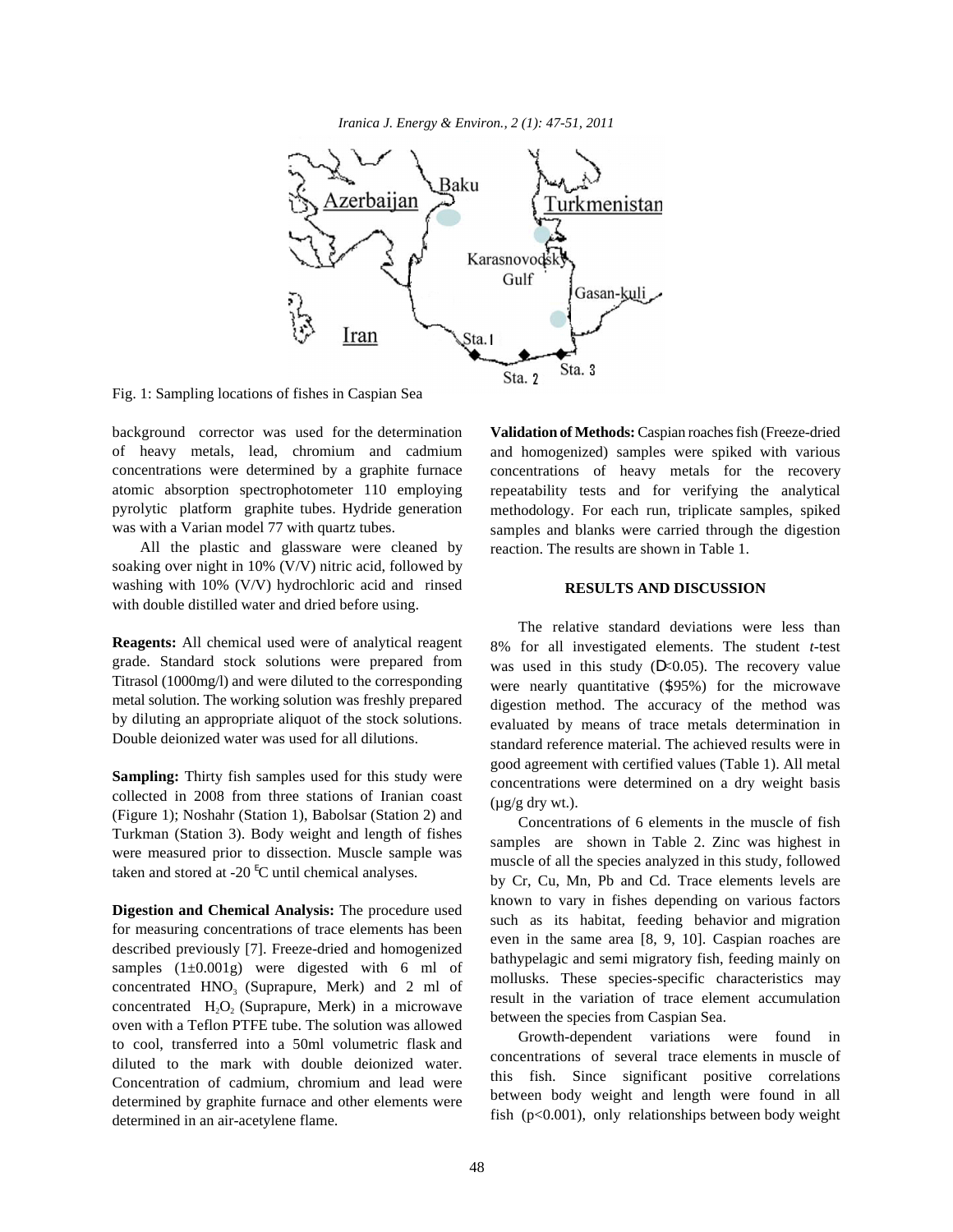

*Iranica J. Energy & Environ., 2 (1): 47-51, 2011*

Fig. 2: Growth-dependent variation of some trace element Concentration in the muscle of Caspian roaches

Until now, growth (body weight, length and age) quantities. dependent decrease in trace elements levels has been The range of lead levels were found to be <0.001 reported for many fish species [11, 12]. Generally, the  $0.039 \mu\text{g/g}$  in Caspian roaches samples. In the literatures growth-dependent variations of trace element levels are lead levels have been reported in the range 0.001-0.191 known to be influenced by various factors such as  $\mu g/g$  dry wt. in fishes collected from coastal waters of the metabolic rate and growth dilution of the elements [13, 14]. Caspian Sea [6], 0.33-0.88 µg/g wet wt. in the muscle

carcinogenicity of manganese. The range of manganese muscle of sturgeons in the Caspian Sea [19]. In canned levels was found to be  $0.381-2.890 \mu g/g$  dry wt. in Caspian fish samples, lead levels have been reported in the range roaches fish in this study. Manganese contents in the 0.09-0.40  $\mu$ g/g [17], 0.0-0.03  $\mu$ g/g [3] and 0.0162-0.072  $\mu$ g/g literatures have been reported in the range  $0.092 - 9.23 \mu g/g$  wet wt. [4]. The maximum lead level permitted for canned dry wt. in fishes collected from coastal waters of the fishes is 0.2 mg/kg according to the European Caspian Sea [6], 0.10-0.99 µg/g wet wt. in the muscle communities [20]. tissues in sea foods [16], 0.01-2.55  $\mu$ g/g in canned fish Copper is essential for good health but a very high samples [3],  $0.90-2.50 \mu g/g$  in canned tuna and anchovy intake can cause adverse health problems, such as liver fish samples [18],  $1.56-3.76 \mu g/g$  dry wt. in fish samples of and kidney damage [3]. The contents of investigated trace the middle Black sea [17] and 0.214-2.71  $\mu$ g/g dry wt. in metals in Caspian roaches fish samples were found to be muscle of sturgeons in the Caspian Sea [19]. in the range  $\langle 0.001 - 0.765 \rangle \mu$ g/g for copper. In the

development and intellectual performance in children of 0.001- 5.02 µg/g dry wt. in fishes collected from coastal and increased blood pressure and cardiovascular disease waters of the Caspian sea [6],  $0.32$ -6.48  $\mu$ g/g wet wt. in the in adults [20]. The fact that toxic metals are present in muscle tissues in sea foods [16],  $0.617-3.92 \mu g/g$  dry wt. high concentrations in fishes is of particular importance in muscle of sturgeons in the Caspian sea [19], in canned

and trace element concentrations are reported here. in relation to the FAO/ WHO [15] standards for Pb Significant negative correlation with body weight were and Cd as toxic metals. The maximum permissible found for Pb, Cd ( $p<0.05$ ), Cr, Cu ( $p<0.001$ ) and Zn, Mn doses for an adult are 3 mg Pb and 0.5 mg Cd per week, (*p*<0.01) (Fig. 2). but the recommended doses are only one-fifth of those

According to FAO [15] there is no information on the tissues in sea foods [16] and <0.001-0.575  $\mu$ g/g dry wt. in

Lead is known to induce reduced cognitive literatures, copper levels have been reported in the range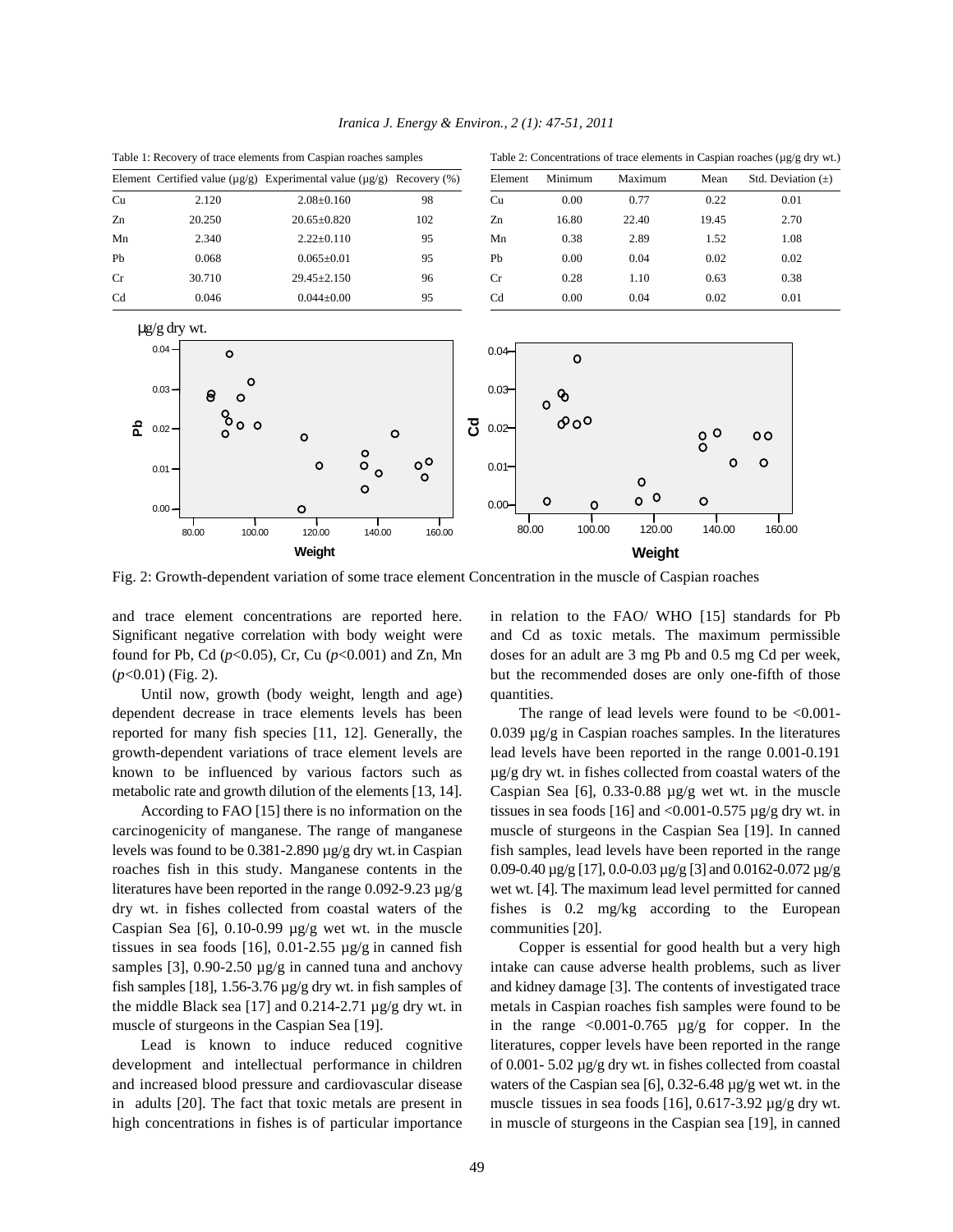fish samples copper levels have been reported in the **CONCLUSION** range of 0.01-5.33 µg/g [3], 1.10-2.50µg/g [17], 7.1-45.7µg/g [22]. There recommended daily intakes of copper is 1.5mg Dietary standards and guideline applicable in the Cu for adult males and 3.0 mg Cu for adult females [23]. UK for fish have been summarized by MAFF [24] for Cd Copper concentration in analyzed Caspian roaches fish  $(0.2 \mu g/g)$ , Cu  $(20 \mu g/g)$ , Pb  $(2.0 \mu g/g)$ , Zn  $(50 \mu g/g)$ . In this samples were below the MAFF guideline value of 30mg present study, concentration of Cd, Cu, Pb, Zn, Mn and Cu/kg [15, 24]. Cr in Caspian roaches were lower than the guideline for

pathways in humans and zinc deficiency can lead to loss fish canned from other areas, to those reported in other of appetite, growth retardation, skin changes and regions. immunological abnormalities. Zinc is widespread among Therefore, according to the results of this study, the living organisms, due to its biological significance. The consumption of Iranian Caspian roaches fish of the maximum zinc level permitted for fish is 50 mg/kg Caspian Sea can be safe for human health in spite of according to Food Codex [25]. The recommended daily possible contamination with heavy metals. intakes of zinc are 15 mg for adult males and 12 mg for adult females [23]. **REFERENCES**

According to the results (Table 2), concentration of zinc to be in the range  $16.80-22.30 \mu g/g$  dry wt. In the 1. De Mora, S., M.R. Sheikkholeslami, E. Wyse, literatures, zinc levels in fish samples, have been reported S. Azemard and R. Cassi, 2004. An Assessment of in the range of 4.49-11.6 µg/g wet wt. in the muscle tissues Metal Contamination in Coastal Sediments of the in sea foods [16], in canned fish samples, 0.14-97.80µg/g Caspian Sea. Mar. Pollut. Bull., 48: 61-77. dry wt. in fishes collected from coastal waters of the Benthic Ecosystem. Mar. Pollut. Bull., 24: 384-389. Caspian Sea [6] and 11.6-68.9 µg/g dry wt. in muscle of 3. Ikem, A. and N.O. Egiebor, 2005. Assessment of sturgeons in the Caspian Sea [19]. Trace Elements in Canned Fishes (Mackerel, Tuna,

potentate's insulin action and thus influences and Alabama (United State of America). J. Food. carbohydrate, lipid and protein metabolism. However, Comp. Anal., 18: 771-787. Cr (VI) is carcinogenic [17]. In this study, the range of 4. Taghipour, V. and S.N. Azizi, 2010. Determination chromium levels were found to be 0.10-1.01 µg/g dry wt. of Trace Elements in Canned Kilka Fish Marketed Chromium contents in the literatures have been reported in Islamic Republic of Iran. World Appl. Sci. J., in the range  $0.04$ -1.75  $\mu$ g/g wet wt. in the muscle tissues 9(6): 704-707. in sea foods [16], 0.97-1.70 µg/g [17], 0.0-0.30 µg/g [3], 5. Arannilewa, S.T., S.O. Salawu, A.A. Sourungbe and 0.08-1.4 µg/g dry wt. in fishes collected from coastal B.B. Ola-Salawu, 2005. Effect of Frozen Period on the waters of the Caspian Sea [6] and 0.20-0.95  $\mu$ g/g dry wt. in Chemical, Microbiological and Sensory Quality of muscle of sturgeons in the Caspian Sea [19]. Frozen Tilapia Fish (Sarotherodum Galiaenus). AFR.

Cadmium may accumulate in the human body and J. Biotechnol., 4: 852-855. may induce kidney dysfunction, skeletal damage and 6. Anan, Y., T. Kunito, S. Tanabe, I. Mitrofanov and reproductive deficiencies. The contents of investigated D.G. Aubrey, 2005. Trace Element Accumulation in trace metals in Caspian roaches samples were found to be Fishes Collected from Coastal Waters of the Caspian in the range  $\langle 0.001$ -0.038  $\mu$ g/g dry wt. for cadmium. Sea. Mar. Pollut. Bull., 51: 882-888. Cadmium contents, in the literatures have been reported 7. Anan, Y., T. Kunito, I. Watanable, H. Sakai and wt. in muscle of sturgeons in the Caspian Sea [19], Island, Japan. Environ. Toxicol. Chem., 20: 2802-2814. <0.001-0.355 µg/g in fishes collected from coastal waters 8. Roméo, M., Y. Siau, Z. Sidoumou and M. Gnassia-Mediterranean Sea [26]. Environ., 232: 169-175.

Zinc is known to be involved in most metabolic food or within the range of freshwater, marine fishes and

- 
- [3], 7.57-34.4 µg/g [17], 33.8-566 µg/g [22], 12.5-201 µg/g 2. Karpinsky, M.G., 1992. Aspects of The Caspian Sea
	- Chromium (III) is an essential nutrient that Salmon, Sardines and Herrings) Marketed in Georgia
		-
		-
		-
- in the range  $0.02-0.37 \mu g/g$  wet wt. in the muscle tissues S. Tanabe, 2001. Trace Elements Accumulation in in sea foods [16], 0.06-0.25 µg/g [17], 0.0-0.05 µg/g [3] Hawksbill Turtles (*Eretmochelys imbricate*) and and 0.0046- 0.0720 µg/g wet wt.[4], <0.001-0.233 µg/g dry Green Turtles (*Chelonia mydas*) From Yaeyama
- of the Caspian Sea [6] and 0.01-4.16 µg/g dry wt. in fish Barelli, 1999. Heavy Metal Distribution in Different species from Iskenderum Bay, northern east Fish Species from the Mauritania Coast. Sci. Total